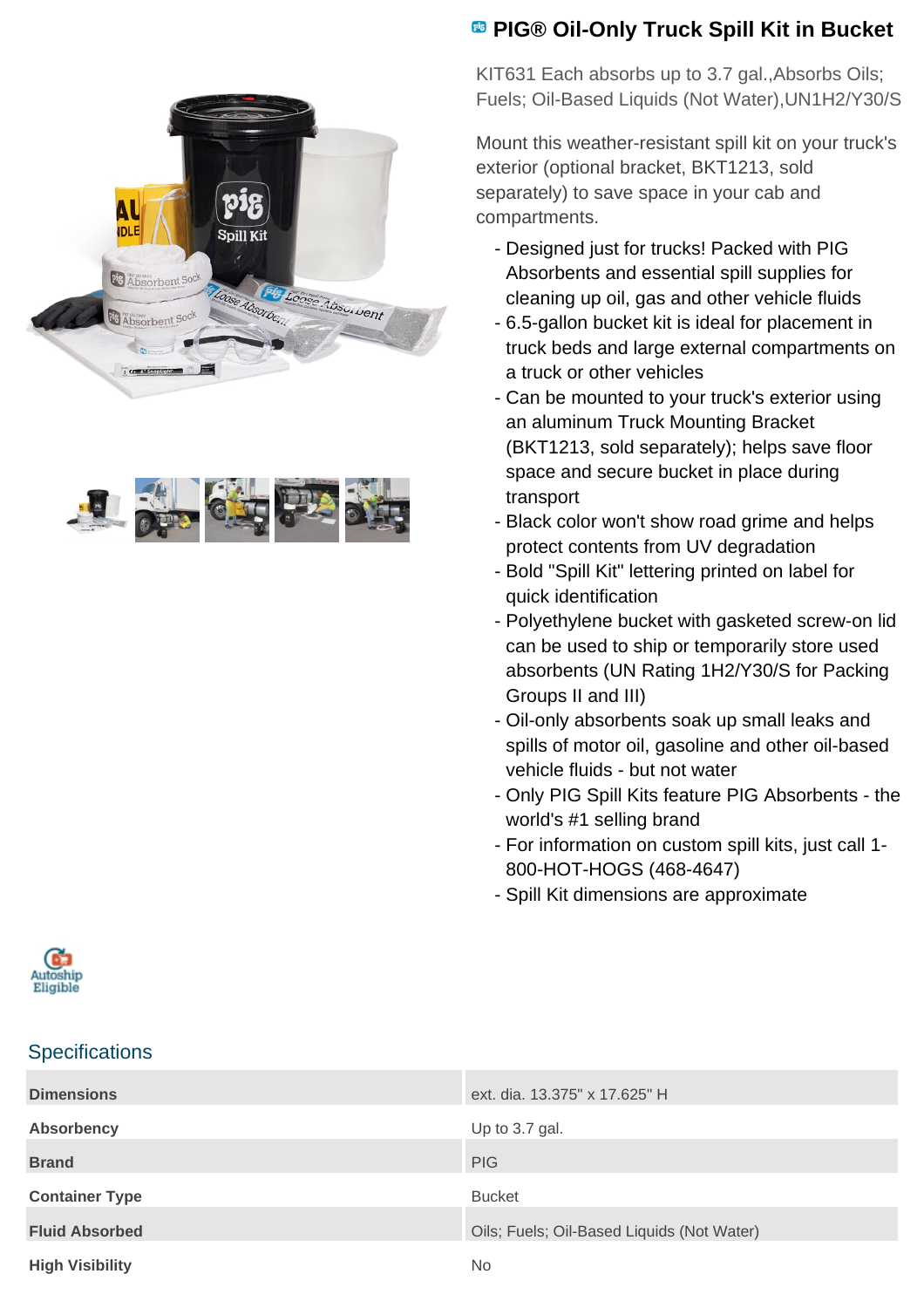| <b>Color</b>                                                                                                 | <b>Black</b>                                                                                                                                                                                                                                                                                                                                                                                                                                                                                                                                      |
|--------------------------------------------------------------------------------------------------------------|---------------------------------------------------------------------------------------------------------------------------------------------------------------------------------------------------------------------------------------------------------------------------------------------------------------------------------------------------------------------------------------------------------------------------------------------------------------------------------------------------------------------------------------------------|
| See-Through                                                                                                  | No                                                                                                                                                                                                                                                                                                                                                                                                                                                                                                                                                |
| <b>Special Feature</b>                                                                                       | <b>Truck Spill Kit</b>                                                                                                                                                                                                                                                                                                                                                                                                                                                                                                                            |
| <b>UV Resistant</b>                                                                                          | Yes                                                                                                                                                                                                                                                                                                                                                                                                                                                                                                                                               |
| <b>Wheels</b>                                                                                                | Not Applicable                                                                                                                                                                                                                                                                                                                                                                                                                                                                                                                                    |
| Sold as                                                                                                      | 1 each                                                                                                                                                                                                                                                                                                                                                                                                                                                                                                                                            |
| Weight                                                                                                       | 16 lbs.                                                                                                                                                                                                                                                                                                                                                                                                                                                                                                                                           |
| # per Pallet                                                                                                 | 27                                                                                                                                                                                                                                                                                                                                                                                                                                                                                                                                                |
| <b>Composition</b>                                                                                           | Mats: Polypropylene<br>Socks Skin: Polypropylene<br>Socks Filler: Hydrophobic Cellulose<br>Loose Absorbent: Cellulose, Kaolin Clay, Calcium Carbonate<br>Intentionally Added Ingredients: Sodium Sulfate, Diethyl<br>Pthalate, Estragole                                                                                                                                                                                                                                                                                                          |
| <b>Includes</b>                                                                                              | 2 - ext. dia. 3" x 48" L PIG® Oil-Only Absorbent Sock<br>(SKM210)<br>10 - 15" W x 20" L PIG® STAT-MAT® Absorbent Pad<br>(MAT215)<br>2 - PIG® Dri Loose Absorbent in Spill Pouch (PLP220)<br>1 - Collapsible Container<br>1 - ext. dia. 3.25" x 1.75" H PIG® Plug-N-Seal® No-Freeze<br>Patching Paste (2 year shelf life) (PTY237)<br>1 - Neoprene Glove<br>1 - Economy Goggle (GLS290-AF)<br>1 - Apron<br>2 - 18" W x 30" H Polyethylene Disposal Bags (BAG201-S)<br>1 - Lightstick<br>1 - Instructions<br>1 - 6.5-Gallon Plastic Bucket with Lid |
| <b>UNSPSC</b>                                                                                                | 47131905                                                                                                                                                                                                                                                                                                                                                                                                                                                                                                                                          |
| <b>Metric Equivalent</b>                                                                                     |                                                                                                                                                                                                                                                                                                                                                                                                                                                                                                                                                   |
| <b>Absorbency</b>                                                                                            | Up to 14 L                                                                                                                                                                                                                                                                                                                                                                                                                                                                                                                                        |
| <b>Dimensions</b>                                                                                            | ext. dia. 34cm x 44.8cm H                                                                                                                                                                                                                                                                                                                                                                                                                                                                                                                         |
| Weight                                                                                                       | 7.3 kg                                                                                                                                                                                                                                                                                                                                                                                                                                                                                                                                            |
| <b>Technical Information</b>                                                                                 |                                                                                                                                                                                                                                                                                                                                                                                                                                                                                                                                                   |
| <b>Certifications, Approvals and Ratings</b>                                                                 |                                                                                                                                                                                                                                                                                                                                                                                                                                                                                                                                                   |
| <b>UN1H2/Y30/S</b>                                                                                           |                                                                                                                                                                                                                                                                                                                                                                                                                                                                                                                                                   |
| <b>CountryNoShip</b>                                                                                         |                                                                                                                                                                                                                                                                                                                                                                                                                                                                                                                                                   |
| This product is subject to export restrictions and cannot be shipped to the European Union or Great Britain. |                                                                                                                                                                                                                                                                                                                                                                                                                                                                                                                                                   |
| <b>Technical Documents</b>                                                                                   |                                                                                                                                                                                                                                                                                                                                                                                                                                                                                                                                                   |